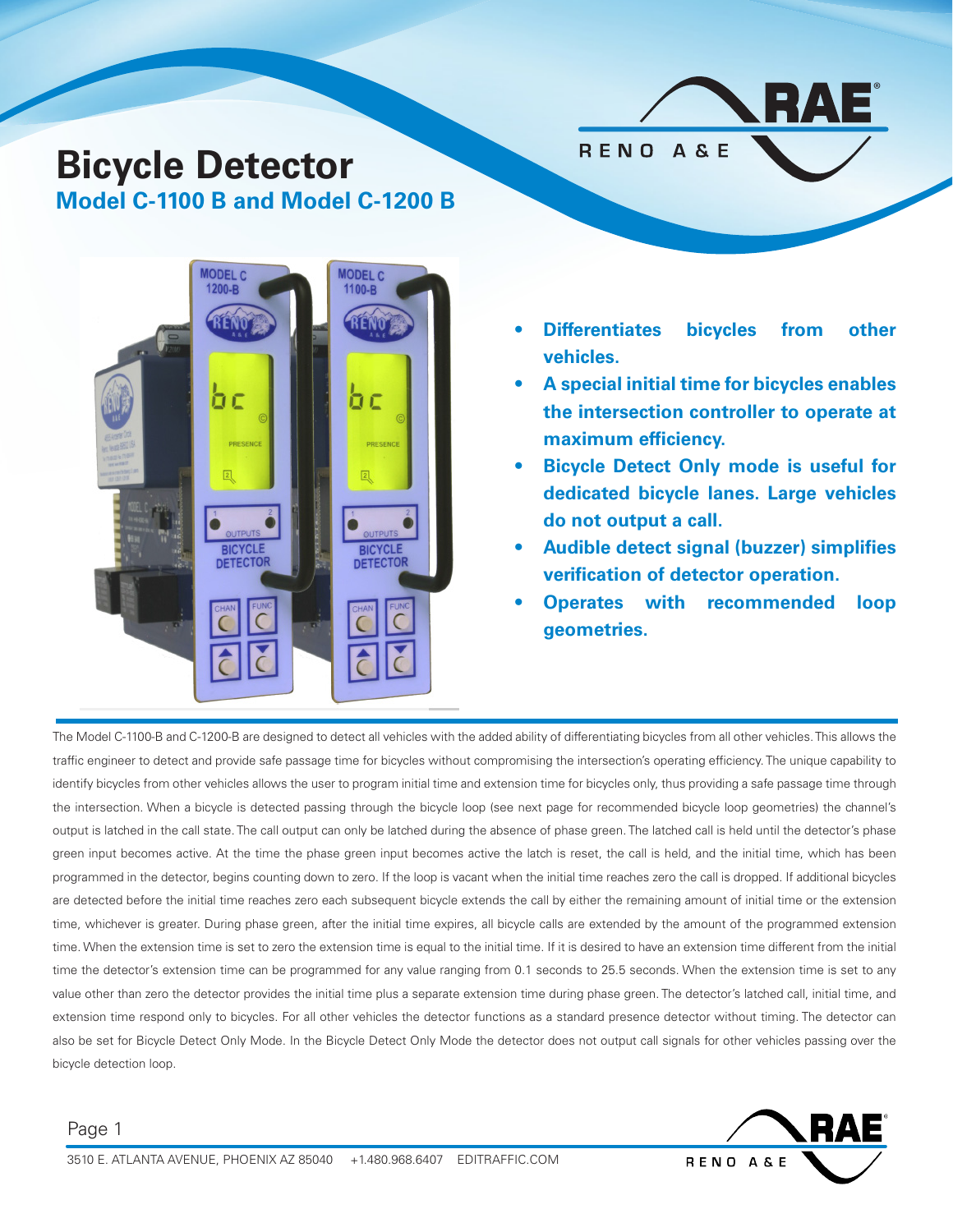### **Model C-1100 B and Model C-1200 B Series Specifications**

#### **BICYCLE LOOP RECOMMENDATIONS:**

**Warning:** The Model C-110 B and Model C-1200 B Bicycle Detectors are designed to operate on recommended loop geometries.

The optimum bicycle loop is a 4-turn 42 inch parallelogram across the entire lane shown in Figure 1. The 42 inch sides of the parallelogram loop can be on the lane line.



Note: Contact Reno A&E for other loop configurations.

#### **GENERAL CHARACTERISTICS:**

**Loop Frequency:** Each channel has eight (8) selectable loop frequency settings, which are normally in the range of 20 to 100 kilohertz. The actual loop operating frequency is a function of the loop/lead-in network and the detector's loop oscillator circuit components.

**Sensitivity:** A unique bar graph display on the LCD enables the user to select the optimum sensitivity level for any loop/lead-in network. There are nine (9) selectable sensitivity levels per channel, plus settings for continuous call and channel off.

**Continuous Call:** When set to the continuous call state the channel output is held in the call state regardless of the presence or absence of vehicles over the loop. The loop oscillator is disabled in the continuous call state.

**Channel Off:** When set to the channel off state the channel output is held in the no call state regardless of the presence or absence of vehicles over the loop. The loop oscillator is disabled when in the channel off state.

**Call Delay:** There is no call delay time for bicycles entering the loop! However, when average size vehicles enter the loop detection zone call delay time begins timing. Whenever the phase green input is active the call delay time is forced to zero. Each channel's call delay time is adjustable from 0 to 255 seconds in 1-second steps.

**Call Extension:** The call extension time operation depends on the setting of the bicycle initial time. If the bicycle initial time is set to zero all calls are extended by the programmed extension time. If the bicycle initial time is set to a non-zero value only bicycle calls are extended. Bicycles entering the loop zone during the extension time register a bicycle call and reset the extension time. When the loop zone becomes vacant the call is held and full extension time is provided. Each channel's call extension time is programmable from 0 to 25.5 seconds in 0.1-second steps.

**Bicycle Initial Time:** Bicycle initial time is adjustable from OFF to 999 seconds in 1 second steps. Each channel is independently programmed. When bicycle initial time is set to zero the detector functions as a conventional detector. When bicycle initial time is set to a non-zero value the symbol "bc" is displayed on the LCD and the detector functions as a bicycle detector.

The following is a description of operation when operating in the bicycle detector mode: When the bicycle initial time is set to a non-zero value and the phase green is in the not-green state any bicycle passing over the bicycle loop latches the call output. When the bicycle departs the loop (vacant loop) the call is held until the associated phase green becomes active. When the phase green becomes active the latch is cleared, the call is held, and the initial time begins counting. If the loop is vacant when the initial time reaches zero the call is dropped. If a bicycle passes over the loop while the initial time is counting the detection is registered, and when the bicycle departs the loop a full extension time starts counting. The call is held until either the initial time reaches zero, or the extension time reaches zero, whichever is greater. If the extension time value is programmed to zero the bicycle detector extends all bicycle calls for the same time value as the initial time value. When average size vehicles pass over the loop the detector provides a call output; however, no initial time or extension time is provided.

**Option 1 - Loop Inductance Display:** When option 1 is turned "on" the LCD screen displays the total loop/lead-in inductance in uH (microhenries). Loop inductance values are normally in the range of 20 uH to 2500 uH. Note: Turning this option "on" activates the option for both channels. Option 1 is disabled 15 minutes after the last switch actuation, reset, or power loss.

**Option 2 - Loop Inductance Change (-DL/L) Display:** When option 2 is turned "on" the LCD screen displays the percentage change of inductance (-DL/L value) during the call state. Note: Turning option 2 "on" activates the option for both channels. Option 2 is disabled 15 minutes after the last switch actuation, reset, or power loss.

**Option 11 - Audible Detect Signal:** When option 11 is turned "on" an audible signal is activated whenever the detection zone is occupied. Timing functions have no affect on the audible signal. This option can only be active for one channel at a time. Turning option 11 "on" for a different channel automatically turns it "off" for the other channel. Note: Option 11 is disabled 15 minutes after the last switch actuation, reset, or power loss.

**Option 15.0, Bicycle Detect Only:**When Option 15.0 is turned "on", the channel will only detect bicycles!! When option 15.0 is turned "on" "bc0" is displayed to indicate the channel is in bicycle detect only mode. In this mode average size vehicles do not activate a call output. When option 15.0 is OFF the channel registers calls for all detected vehicles; however, average size vehicles do not provide either initial time or extension time.

**Option 15.1, Phase Green Input Disable:** When Option 15.1 is turned "off" phase green input is enabled, and the channel provides bicycle initial time when the phase green input becomes active. When Option 15.1 is turned "on" the phase green input is disabled, and the channel does not provide any initial time; however, full extension time is provided for each bicycle departing the loop.

Note: If extension time is programmed to zero extension time will be the same as the programmed initial time.

#### **SPECIFICATIONS (ELECTRICAL):**

**Power:** 10.8 to 30 VDC, 120 mA maximum, 1.8 Watts maximum.

**Loop Inductance Range:** 20 to 2500 microhenries with a Q factor of 5 or greater.

#### **Loop Inputs: Transformer isolated.**

**Lightning Protection:** The detector can tolerate, without damage, a 10 microfarad capacitor charged to 2,000 volts being discharged directly into the loop input terminals, or a 10 microfarad capacitor charged to 2,000 volts being discharged between either loop terminal and earth ground.

**Reset:** The C-1200-B meets and/or exceeds NEMA TS 1 and TS 2 detector specifications. Application of a 30-millisecond low state (0 to 8 VDC) to pin C resets all channels. The C-1100-B meets CALTRANS Specification 30-microsecond low state resets all channels. The detector can also be reset by removing and reapplying power. Each detector channel can be independently reset by pressing the CHAN button until the desired channel is selected, then holding the CHAN button for 3 seconds. Also, changing either the sensitivity or loop frequency of a channel will reset that channel.

**Phase Green Inputs:** Also known as Call Delay Overrides. Meets and/or exceeds all NEMA TS 1 and TS 2 requirements. When used in racks without phase green inputs, the C-1000-B Series has a RJ-11 connector (6 conductors) mounted on the circuit board for the phase green inputs.

**Fail-Safe Outputs:** Per NEMA TS 2, a conducting state indicates detection output. Outputs default to a Call state for any loop failure condition or loss of power.

Channel Status Outputs: Per NEMA TS 2, each channel has an output to communicate the status states of the channel (C-1200-B 0nly).

**Relay Ratings:** 6 Amps maximum, 150 VDC max, and 180 Watts max switched power.

**Solid State Output Ratings:** 30 VDC max drain to source. 50 mA max current. 1.2 VDC max transistor saturation voltage.

#### **SPECIFICATIONS (OPERATIONAL):**

**Display:** The LCD back-lighting illuminates whenever any push-button is pressed. The backlighting will extinguish 15 minutes after the last actuation of any push-button.

**Detect Indicators:** Each channel has a high-intensity, red, light-emitting-diode (LED) to indicate a Call output or failed loop.

**Response Time:** 133 ± 27 milliseconds for all sensitivity settings.

Self-Tuning: The detector automatically tunes and is operational within 2 seconds after application of power or after being reset. Full sensitivity and hold time require 30 seconds of operation.

**Environmental & Tracking:** The detector is fully self-compensating for environmental changes and loop drift over the full temperature range and the entire loop inductance range.

**Grounded Loop Operation:** The loop isolation transformer allows operation with poor quality loops (which may include one short to ground at a single point).

**Loop (Fail) Monitor:** If the total inductance of the channel's loop input network goes out of the range specified for the detector, or rapidly changes by more than ±25%, the channel will immediately enter the Fail-Safe mode and display "LOOP FAIL" on the LCD screen. The type of loop failure will also be displayed as "L lo" (for -25% change or shorted loop conditions) or "L hi" (for +25% change or open loop conditions). This will continue as long as the loop fault exists. However, if the detector is reset, or power is momentarily lost, the detector will retune if the loop inductance is within the acceptable range. The Fail-Safe mode generates a continuous call in Presence Mode. At the time of a loop failure, the channel's LED will begin repeating a burst of three flashes each one second. The LED will continue these bursts until the channel is manually reset or power is removed. If the loop "self heals", the "LOOP FAIL" message on the LCD will extinguish and the channel will resume operation in a normal manner; except the LED will continue the bursts thus providing an alert that a Loop Fail condition occurred. Each loop failure for the channel is counted and accumulated into the Loop Fail Memory. The total number of loop failures written into the Loop Fail Memory (since the last power interruption or manual reset) is viewed in Program Mode in the "LOOP FAIL" screen

**Full Restore To Factory:** Pressing all four front panel switches simultaneously for 5 seconds resets the detector and restores the factory default settings. See "FACTORY DEFAULT SETTINGS" table

**Display Test:** Pressing any two of the front panel switches simultaneously will display all possible symbols and messages on the LCD screen.